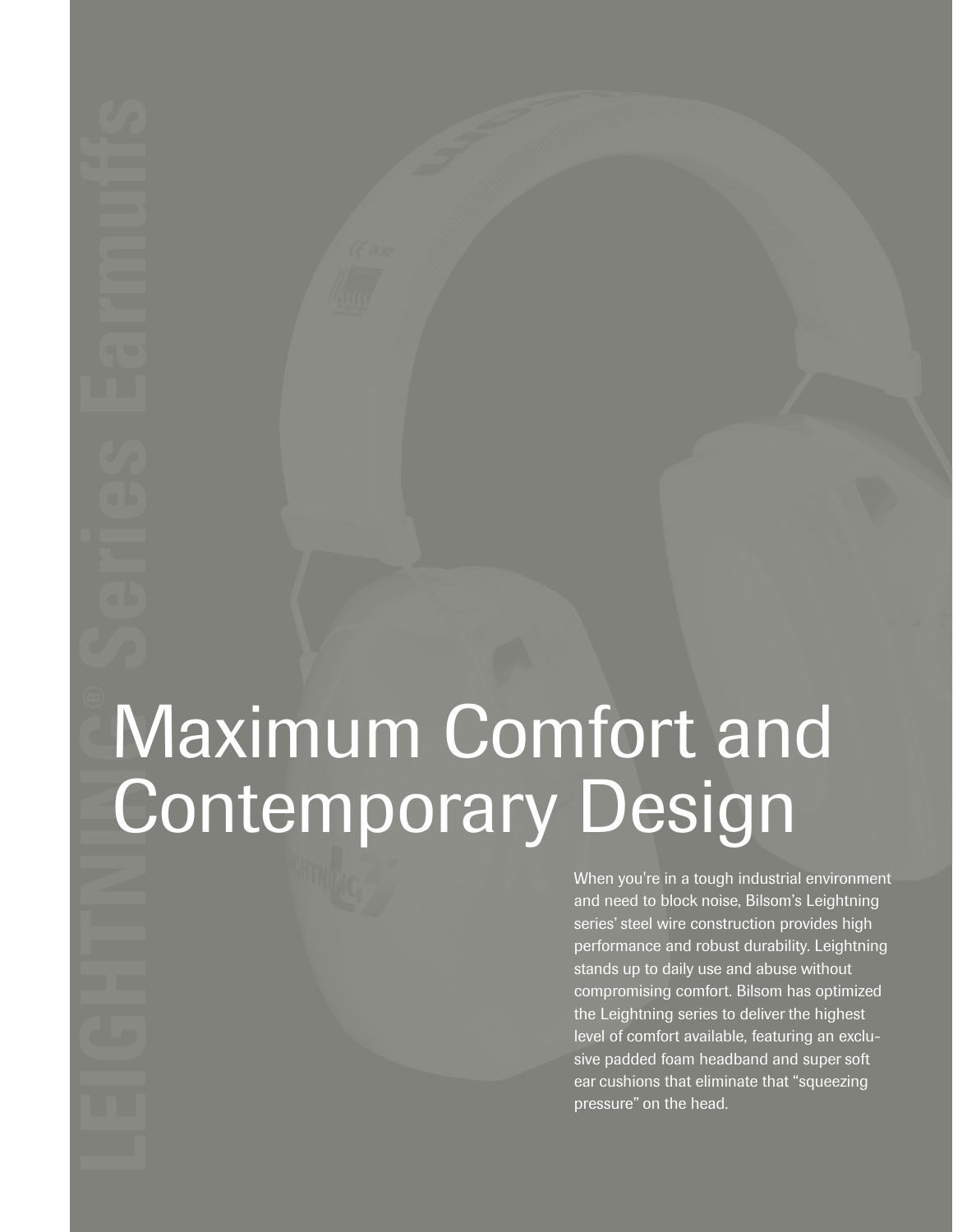## Air Flow Control™Technology Steel Wire Construction



Bilsom's patented Air Flow Control™ technology delivers optimal attenuation across all frequencies, without increasing earcup size or weight. As sound travels through the air in the earcup, a patented baseplate chamber and high-tech non-woven layer manage the flow of air inside the earmuff to control how sound reaches the ear. The result is better, more consistent overall attenuation for virtually all industrial noise environments. Air Flow Control is a standard feature on all LEIGHTNING series earmuffs.



When you're in a rough industrial environment and need to block out noise, Bilsom's LEIGHTNING series steel wire construction provides high performance and robust durability. LEIGHTNING stands up to daily use and abuse without compromising comfort. LEIGHTNING works well in extreme temperatures/ humidity and under aggressive chemical influences.

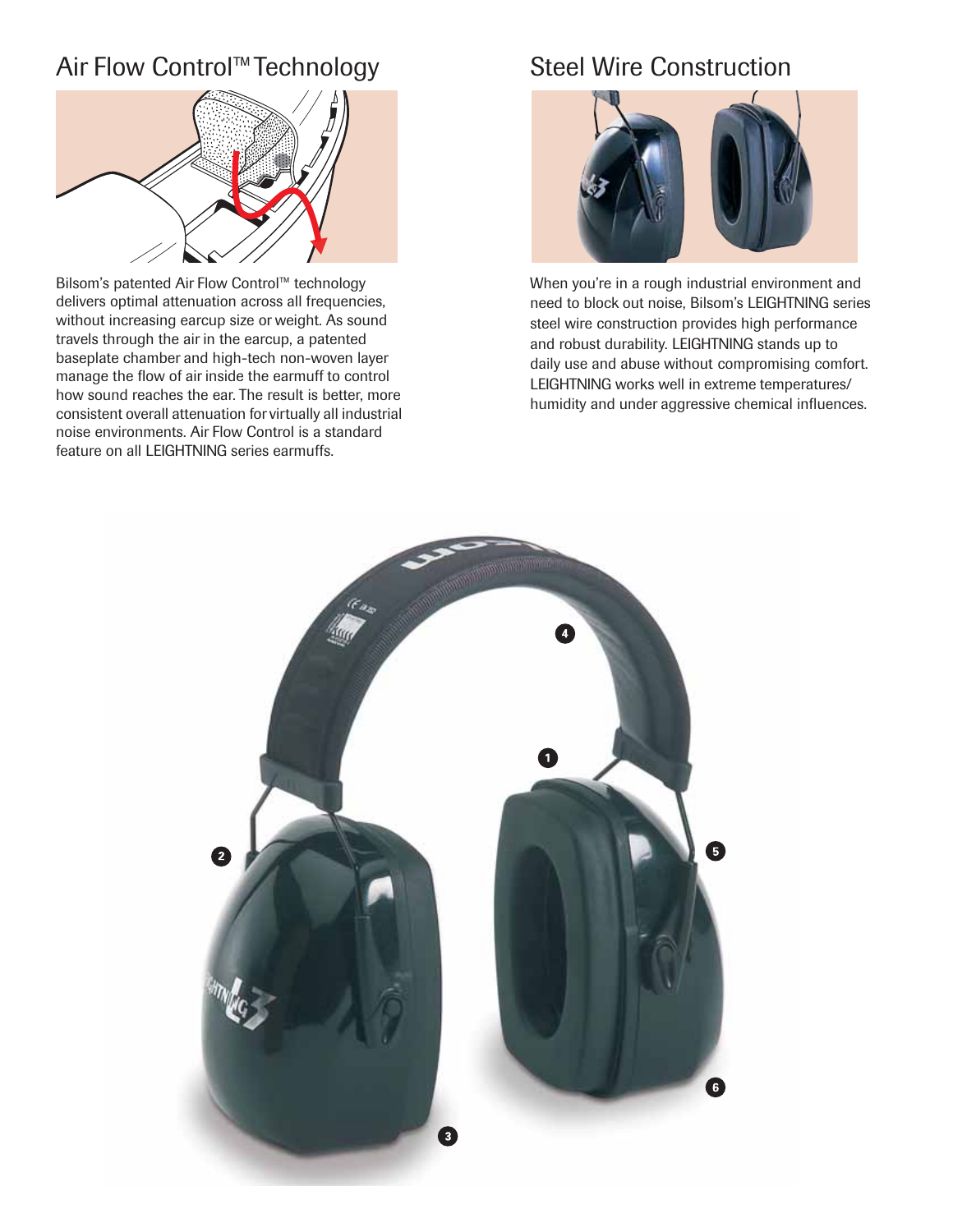# Maximum Comfort



Bilsom has optimized the LEIGHTNING series to deliver the highest level comfort. LEIGHTNING features an exclusive padded foam headband and super soft ear cushions that eliminate that "squeezing pressure" on the head.

## L0 Ultraslim Earcups



The new L0 Folding and Neckband earmuffs are ideal for workers who are exposed to low levels of noise or intermittent exposure. The L0's ultraslim earcups provide reliable protection in most noise environments without the bulk and weight of a standard earmuff. The L0F folds down to less than 4" wide, while the L0N Neckband fits well underneath welding helmets.

# Maximum Comfort and Contemporary Design

# LEIGHTNING® Series Performance Profile

| Feature                                                | <b>Benefit</b>                                                                                               |  |  |  |  |
|--------------------------------------------------------|--------------------------------------------------------------------------------------------------------------|--|--|--|--|
| <b>Air Flow Control" Technology</b>                    | • Better, consistent attenuation, especially at<br>low frequencies                                           |  |  |  |  |
|                                                        | . Optimal protection for virtually all noise frequency<br>environments                                       |  |  |  |  |
|                                                        | • Improved attenuation on L1 & L2 headband models                                                            |  |  |  |  |
| <b>Steel Wire Construction</b>                         | . Robust design withstands demanding use,<br>especially in tough environments                                |  |  |  |  |
| <b>Snap-In Ear Cushions</b><br>$\mathbf{3}$            | • Makes cushion replacement quick and easy                                                                   |  |  |  |  |
| <b>Padded Foam Headband</b>                            | • Delivers long wearing comfort                                                                              |  |  |  |  |
|                                                        | • Minimal headband pressure on the head                                                                      |  |  |  |  |
| <b>Telescoping Height Adjustment</b><br>5 <sup>5</sup> | • Individual setting for personalized comfort                                                                |  |  |  |  |
|                                                        | • Remains fixed during usage                                                                                 |  |  |  |  |
| <b>Contemporary Earcup Design</b><br>6 <sup>1</sup>    | • Improves worker acceptance and compliance                                                                  |  |  |  |  |
| <b>Special Application Styles</b>                      | • Cap-Mounted, Neckband and Folding styles available<br>for special applications                             |  |  |  |  |
| <b>LO Ultraslim Earcups</b>                            | · Ultraslim, lightweight design rests comfortably on<br>the head, delivers high degree of comfort            |  |  |  |  |
| <b>LEIGHTNING® Style Key</b>                           | • Ideally suited for situations where compact earmuffs<br>and reliable noise-blocking protection is required |  |  |  |  |
|                                                        |                                                                                                              |  |  |  |  |









**Headband Cap-Mounted Neckband Folding**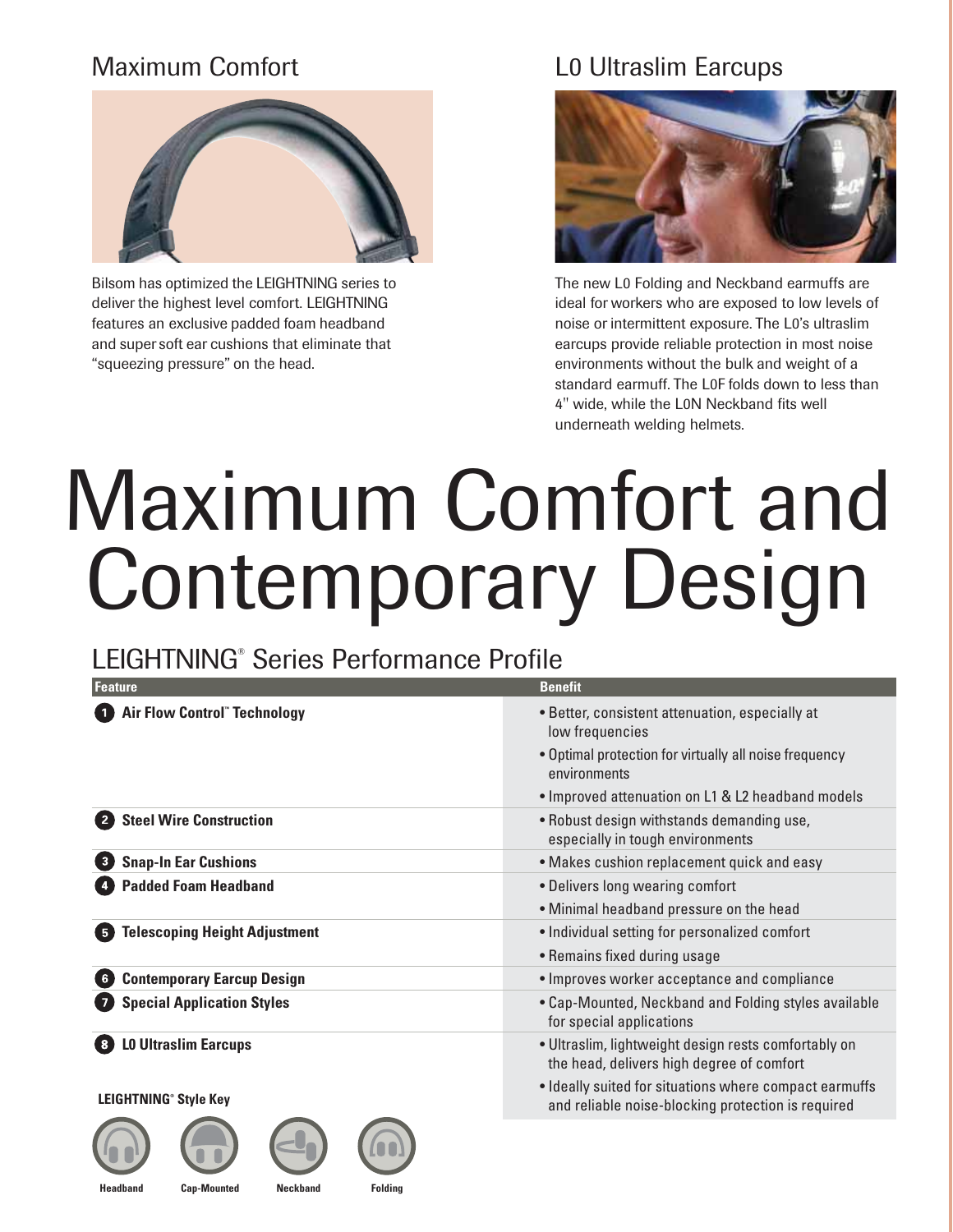**Headband**



### **Neckband**



- Sleek, anatomic behind-the-head design
- Use with face shields, visors, hard hats and other PPE
- Includes attached elastic headband strap for better positioning
- L0N ultraslim, lightweight earcups fit well under welding helmets



- For use with wide range of popular hard hats
- Earcups snap-lock in place during use and can rotate back when not in use
- Adapter included with each earmuff



- Convenient folding design for easy storage
- L0N ultraslim, lightweight earcups
- Belt storage case available separately

| <b>Accessories</b> |                                                                  |                      |  |  |  |  |  |
|--------------------|------------------------------------------------------------------|----------------------|--|--|--|--|--|
| <b>SKU</b>         | <b>Description</b>                                               | <b>Configuration</b> |  |  |  |  |  |
| 13910031           | <b>COOL II Absorbent Pads - 100 PR Dispenser</b>                 | <b>100 PR/CS</b>     |  |  |  |  |  |
| 13910032           | COOL II Absorbent Pads - 5 PR Pouch                              | <b>100 PR/CS</b>     |  |  |  |  |  |
| 13910033           | Clip-On Adapter                                                  | <b>20 PR/CS</b>      |  |  |  |  |  |
| 13910034           | Dielectric Screw-On Adapter                                      | <b>20 PR/CS</b>      |  |  |  |  |  |
| 13910035           | <b>Blade Adapter - Centurion</b>                                 | <b>20 PR/CS</b>      |  |  |  |  |  |
| 13910036           | Blade Adapter - JSP, LAS, MSA, Peltor, Voss, Opus                | <b>20 PR/CS</b>      |  |  |  |  |  |
| 13910037           | <b>Blade Adapter - Alsafe</b>                                    | <b>20 PR/CS</b>      |  |  |  |  |  |
| 13910038           | Blade Adapter - Cigweld, Protector                               | <b>20 PR/CS</b>      |  |  |  |  |  |
| 13910039           | Blade Adapter - AO Safety, Bullard, Jackson, MSA, North, Willson | 20 PR/CS             |  |  |  |  |  |
| 1000251            | <b>Folding Earmuff Belt Case</b>                                 | 1 Each               |  |  |  |  |  |